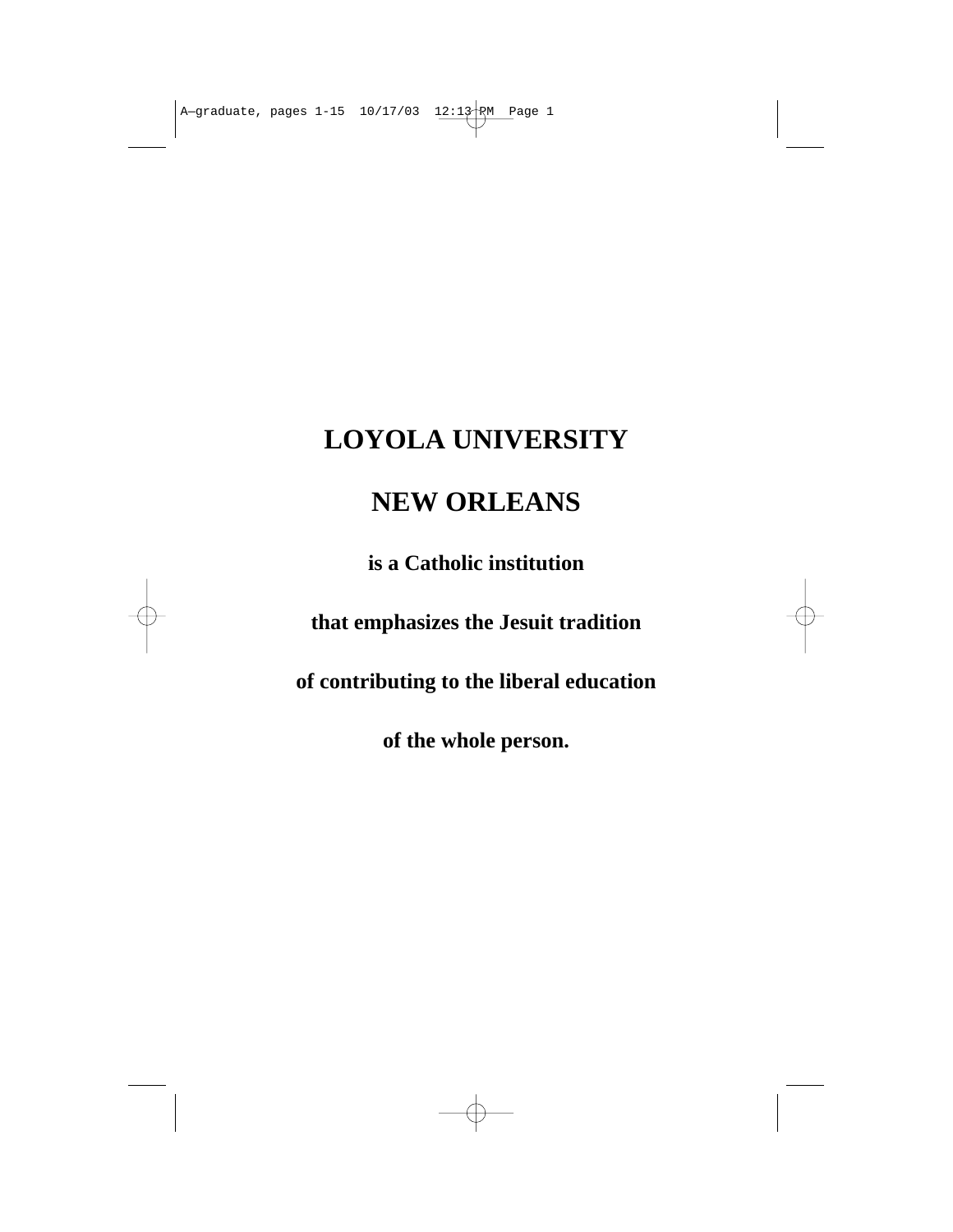The university searches for those students who are not satisfied with the ordinary, but who thrive on challenge. Our purpose is to provide quality education for a select group of students.

Loyola University New Orleans is a Jesuit university founded by the Society of Jesus and chartered on April 15, 1912, with ownership vested in the Loyola community of Jesuit Fathers. The university was authorized to grant degrees by The General Assembly of Louisiana for the year 1912.

Today, Loyola still operates under its founding purpose of offering a liberal arts education on the undergraduate level to all who seek knowledge and truth.

Loyola University is accredited by the Commission on Colleges of the Southern Association of Colleges and Schools (1866 Southern Lane, Decatur, GA 30033, (404) 679-4500) to award bachelor, master, and doctor (juris doctor) degrees.

All educational programs and activities are open to all qualified persons without regard to age, color, disability, national origin, race, religion, sex/gender, or sexual orientation in the true spirit of Christian love and charity and the Jesuit commitment to social justice.

Loyola is a medium-size university with a total enrollment of over 5,900 students, including over 3,800 undergraduate students, and 2,000 graduate, law, and other students.

Loyola's student body is geographically diverse. Students represent 49 states, the District of Columbia, Puerto Rico, and 48 foreign countries. Students also represent a wide range of social and economic backgrounds.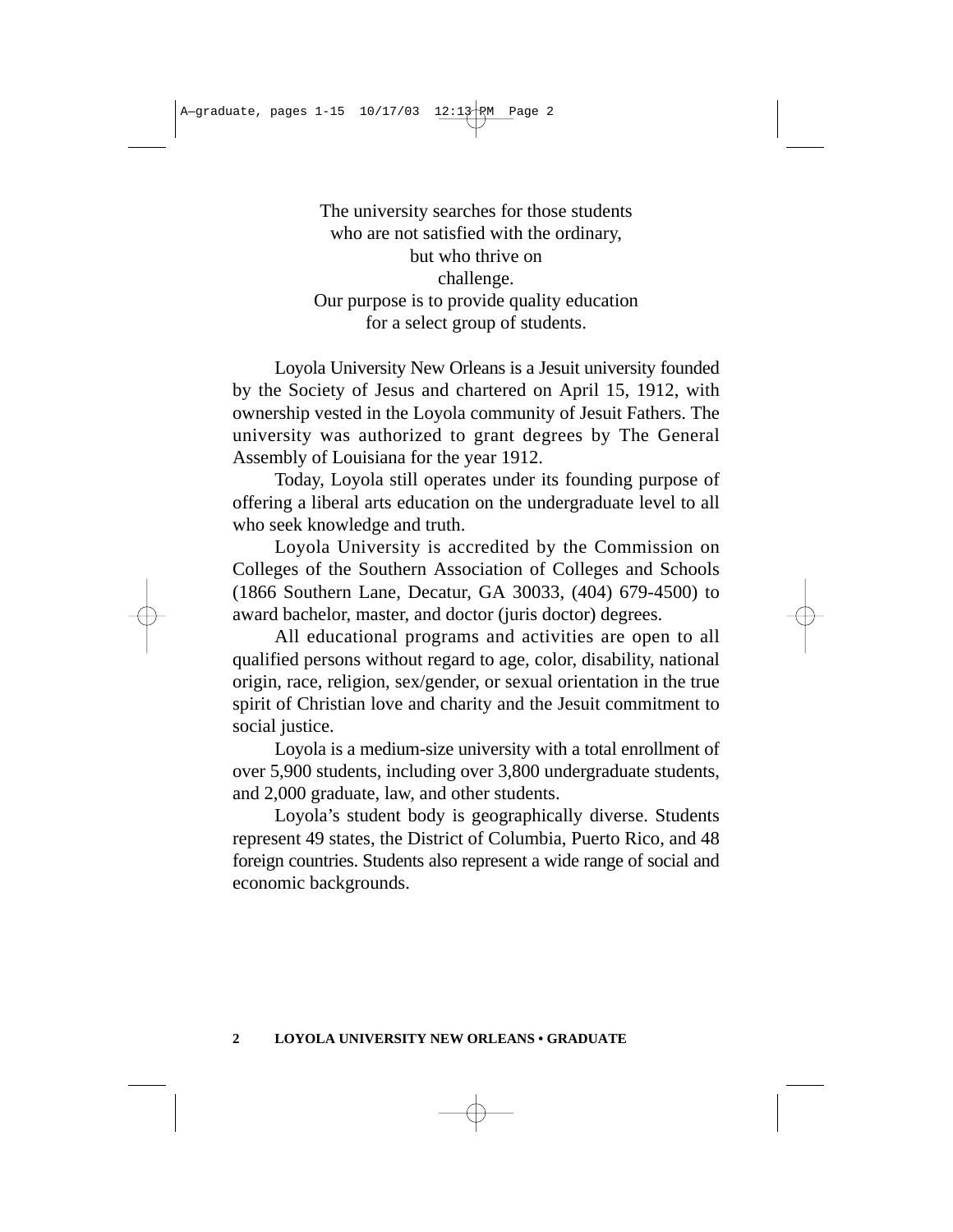Loyola is located in a residential area of uptown New Orleans known as the University Section. Fronting on tree-lined St. Charles Avenue where streetcars are the mode of public transportation, the main campus faces Audubon Park directly across the avenue. The 19-acre campus is a collection of beautiful Tudor-Gothic buildings and modern architecture. Two blocks up St. Charles Avenue is the four-acre Broadway Campus.

In recent years, Loyola University New Orleans has consistently ranked among the top regional colleges and universities in the South and one of the top 60 in the United States by *U.S. News and World Report*'s special issue "America's Best Colleges."

Loyola is committed to the task of equipping its students to know themselves, their world, and their potential. It operates from the belief that to perform that function properly, it must strive to be an academic community composed in a manner fitting today's pluralistic society and ecumenical age. Students of all beliefs and faiths are welcome at Loyola.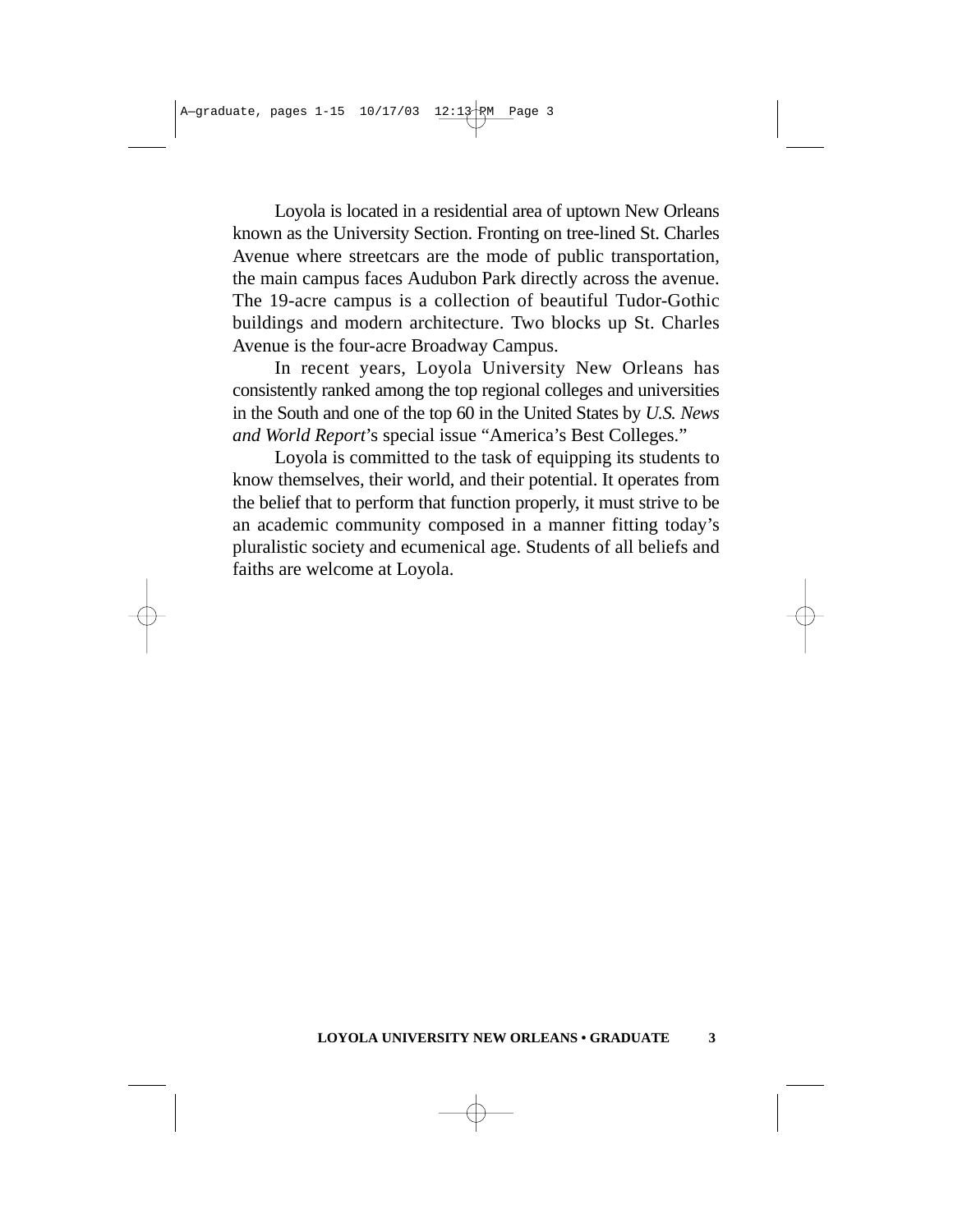## **CONTENTS**

- **5 Graduate Programs**
- **6 Statement of Educational Purpose**
- **7 Goals of Loyola**
- **13 Loyola Character and Commitment Statement**
- **16 Graduate Admission**
- **20 Tuition, Fees, and Financial Aid**
- **27 Academic Facilities, Centers, and Institutes**
- **36 Academic Regulations**
- **49 Joseph A. Butt, S.J., College of Business Administration**
- **64 Criminal Justice**
- **69 Education and Counseling**
- **81 Mass Communications**
- **87 Music**
- **99 Nursing**
- **109 Loyola Institute for Ministry (LIM)**
- **129 Religious Studies**
- **136 Student Spiritual Formation**
- **139 Student Life**
- **148 University Administrators**
- **150 Graduate Faculty**
- **158 The Story of Loyola University<br>
162 Association of Jesuit Colleges at**
- **162 Association of Jesuit Colleges and Universities**
- **163 Index**
- **167 Academic Calendar**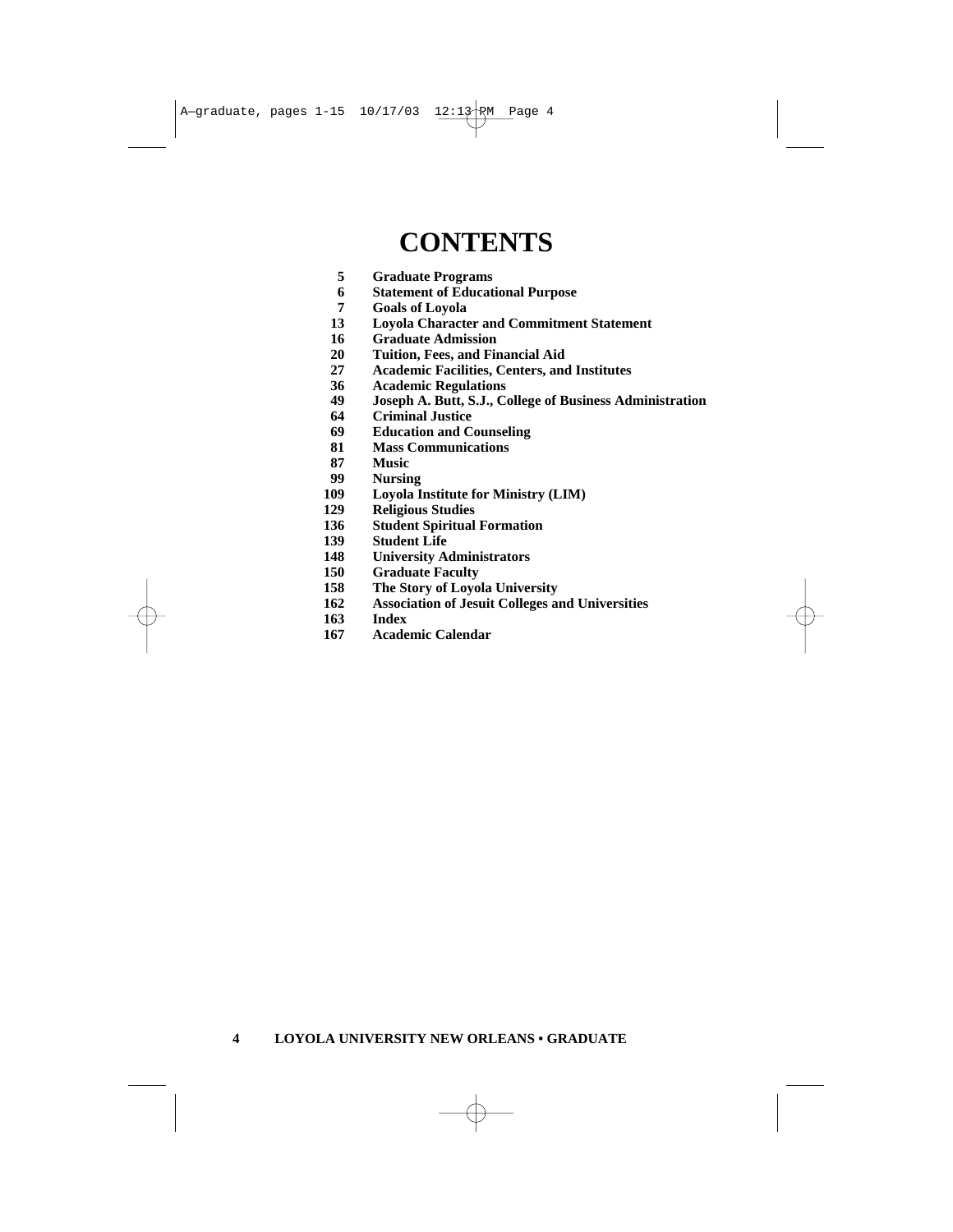# **GRADUATE PROGRAMS**

### **BUSINESS ADMINISTRATION (College of Business Administration)**

Master of Business Administration Master of Business Administration/Juris Doctor

### **CRIMINAL JUSTICE (City College)**

Master of Criminal Justice

## **EDUCATION (College of Arts and Sciences)**

Master of Science in Counseling Master of Science in Counseling/Master of Pastoral Studies Master of Science in Reading Master of Science in Elementary Education Master of Science in Secondary Education

## **MASS COMMUNICATIONS (College of Arts and Sciences)**

Master of Arts in Communications Master of Arts in Communications/Juris Doctor

### **MUSIC (College of Music)**

Master of Music Master of Music Education Master of Music Therapy

### **NURSING (City College)**

Master of Science in Nursing

### **RELIGIOUS EDUCATION AND PASTORAL STUDIES (City College and Institute for Ministry)**

Master of Religious Education Master of Pastoral Studies Master of Pastoral Studies/Master of Science in Counseling

### **RELIGIOUS STUDIES (College of Arts and Sciences)**

Master of Arts in Religious Studies Master of Arts in Religious Studies/Juris Doctor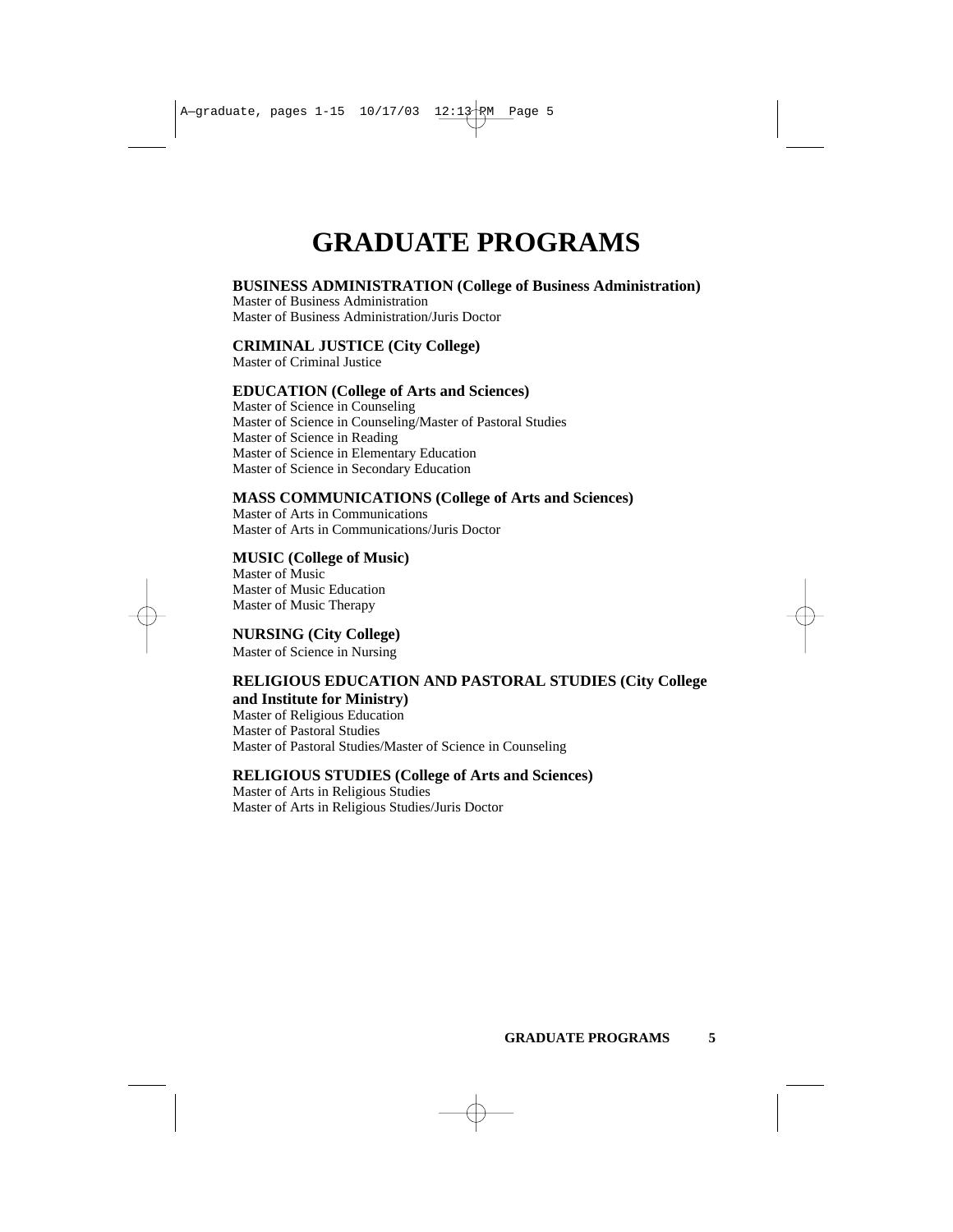## **LOYOLA UNIVERSITY NEW ORLEANS**

## **STATEMENT OF EDUCATIONAL PURPOSE**

Loyola is a comprehensive Catholic university that embodies the standards of academic excellence synonymous with Jesuit education. As a community united in the search for truth and wisdom, Loyola's faculty, students, and staff are committed to scholarship, service, and justice. Consistent with its Jesuit and Catholic heritage, the university is open to all qualified persons.

As enunciated in Goals of Loyola and elaborated in the Loyola Character and Commitment Statement, the mission of Loyola University is to provide a rigorous education grounded in values for an academically able student body selected from diverse geographic, ethnic, and economic backgrounds. While reaffirming its commitment to the educational needs of the citizens of New Orleans and of Louisiana, Loyola will continue to seek students from throughout the region, the nation and the world.

To achieve its goals, Loyola recruits faculty who are dedicated to instruction and advising, to research that enriches their teaching, and to service both to the university and to the larger community. To preserve its Jesuit character, Loyola seeks to maintain a substantial presence of Jesuits as faculty members. Acknowledging that education is not limited to the classroom, the institution employs staff who are committed to the education of the whole student. Through the curriculum, advising, campus ministry, co-curricular activities, and student life programming, faculty and staff strive to provide a supportive but challenging environment in which students can realize their individual potentials while coming to recognize their responsibility to serve others. To meet the diverse needs of its students, Loyola offers a curriculum rooted in the liberal arts and sciences and fully supportive of a wide range of pre-professional and professional programs. Though its principal focus is undergraduate education, the institution offers selected graduate programs that are consistent with its mission.

In the Ignatian tradition, Loyola University endeavors to develop students into a new generation of leaders who possess a love for truth, the critical intelligence to pursue it, and the eloquence to articulate it. The goal of a Loyola education is not mere technical competence but wisdom and social responsibility.

*As approved by the Board of Trustees, "Goals of Loyola" is Loyola University's mission statement; the "Loyola Character and Commitment Statement" is an amplification of the institution's Jesuit and Catholic identity and tradition; the "Loyola Statement of Educational Purpose" is a distillation of these two documents to be used for planning and assessment purposes.*

Approved 03/03/94—Mission Effectiveness Committee/Board of Trustees

Approved 03/17/94—University Planning Team

May 1994

Approved 03/24/94—Academic & Faculty Affairs Committee/Board of Trustees

Approved 05/19/94—Board of Trustees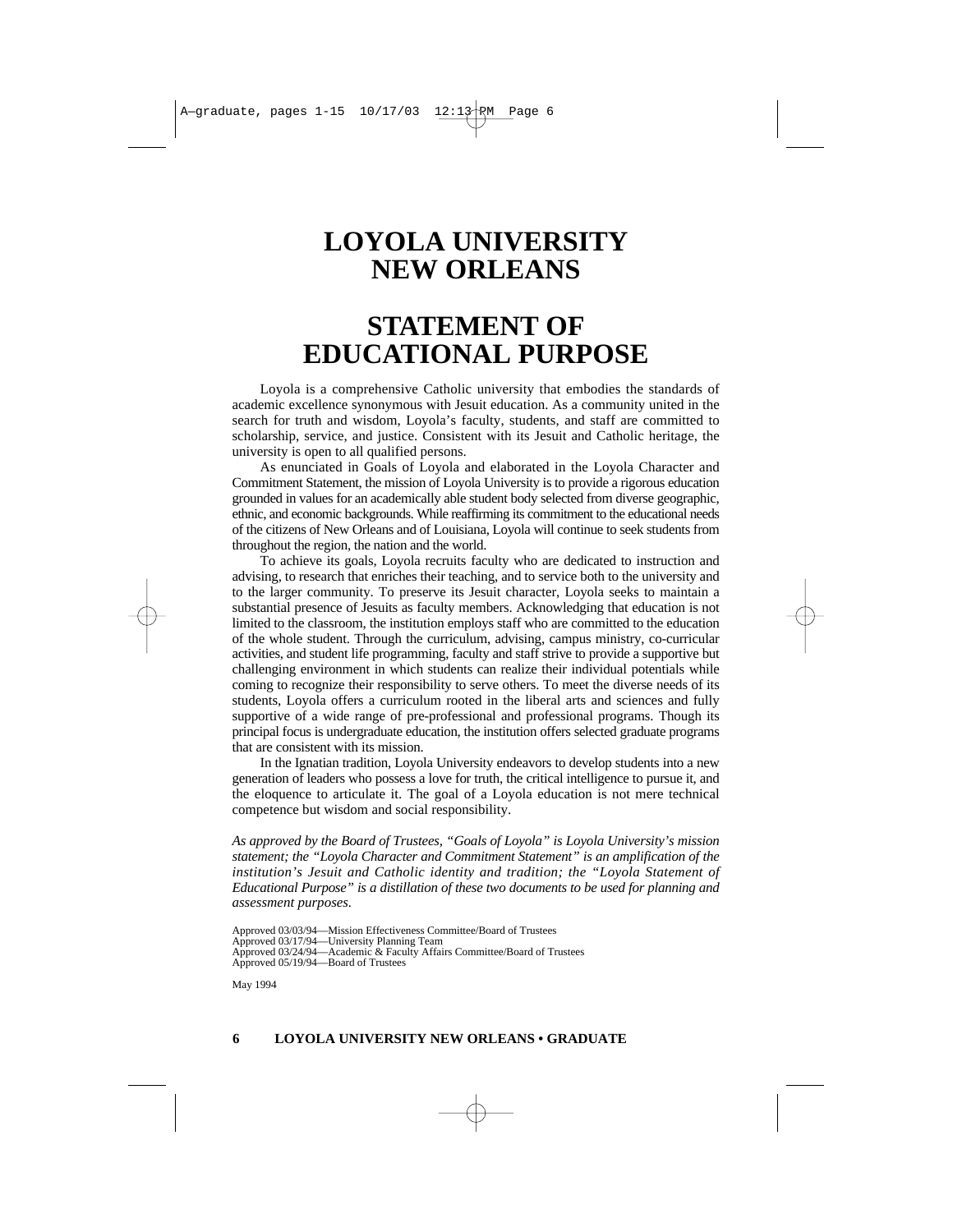## **GOALS OF LOYOLA**

*The following statement represents many months of work by faculty, administrators and students at Loyola. It was mandated by the Council on Academic Planning, approved by the Standing Council for Academic Planning and approved in July 1971 by the Board of Trustees. Revisions proposed by the Standing Council for Academic Planning and approved by the Board of Trustees in July 1973, January 1977, and May 1983 are incorporated in this edition of the Goals Statement.*

### **LOYOLA UNIVERSITY IS A CATHOLIC INSTITUTION**

Loyola, as a Jesuit university, is committed to the belief that Christianity presents a world view which is meaningful in any age. Although the message of Christianity is not wedded to any given philosophy, science, art, or politics, it is still not compatible with every point of view.

The person is central in a Catholic university. Its task is to equip its students to know themselves, their world, their potential and their Creator. To perform this function properly, it must strive to be one academic community composed of administrators, faculty, and students, both laypersons and clerics. This community must be composed in a manner fitting to our pluralistic society and ecumenical age. It can, therefore, be made up of many whose modes of commitment to university aims differ: of those who have dedicated their lives to the Christian faith commitment, of those who live non-Christian faith commitments, and of some who live no formal faith commitment at all. Religious and non-religious, Christian and non-Christian, all will dedicate themselves to the mission of this Catholic university, each in his or her own way. All will cooperate in the search for truth, either by exploring the inner dynamism of Christianity and its implications for the present or by provoking the quest for truth in others. All are bound together by a common search for knowledge. All are dedicated to the discovery and promulgation of truth.

The community in quest of truth has a reverence for creation, not only the creations of God and the creations of people, but for life itself as a fountain of creativity. Reverence for creation fosters universal concern and dedication. All who are concerned for and dedicated to the truth are welcome in the Loyola community. Only those who condemn the commitments of those who seek the truth will not find a home here.

The Catholic university must foster among its students, its faculty, and the larger community a critical sense. To think critically one must have a place to stand. Criticism must be based upon agreement on basic values and principles. Without this there can be no meaningful disagreement. Loyola stands on its Catholic commitment. This commitment is not the end of a search, but the beginning of an inquiry into other traditions, other regions, other religions. Loyola seeks to hand down a heritage even as it learns and teaches methods of thinking which will revivify the heritage and breach new frontiers of knowledge.

Because Loyola is committed to the Christian tradition, it should support excellence in theological instruction and scholarship as well as recognize the pre-eminent place of theology among the disciplines of higher learning. Catholic teaching should be presented in some structured way to aid the student to form her or his own world view.

Rapid change is a feature of contemporary life. Education should equip students to meet the rapid developments they will encounter and should enable them to make sound judgments as values undergo constant scrutiny. It is the tradition of the Society of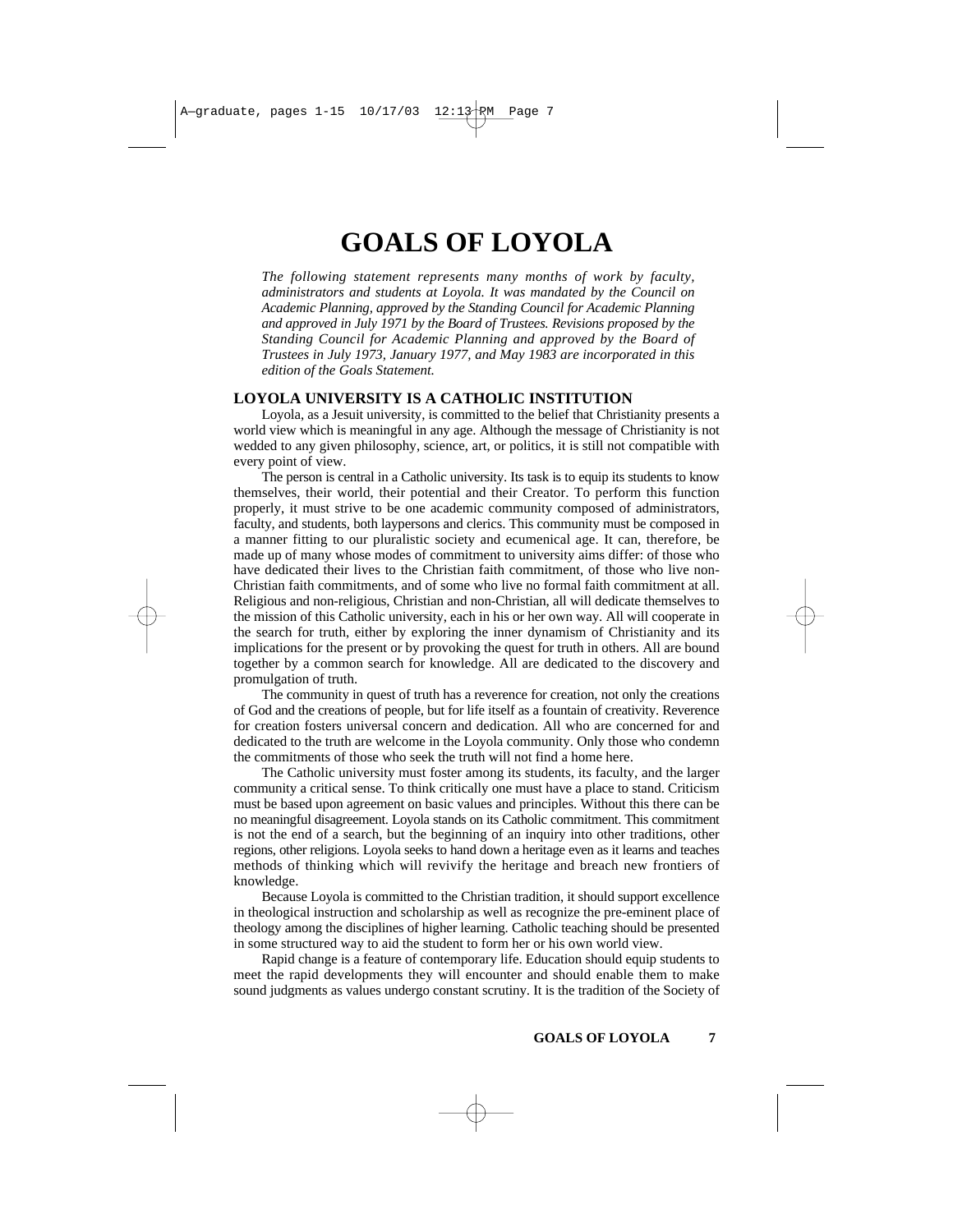Jesus to discern what is good and true in the movements of history. Loyola pledges itself to educate its students to meet change with equanimity, good judgment and constructive leadership. Innovations in the direction of a more Christian and just structure for society are expected of the Loyola University community, its alumni and its friends.

Loyola is committed to a serious examination of those conscious and unconscious assumptions of contemporary American civilization that tend to perpetuate societal inequities and institutional injustices. In this endeavor it is particularly concerned with those prevalent economic, judicial and educational attitudes which are inconsistent with the social teachings of the Church.

#### **LOYOLA CONCENTRATES ON LIBERAL EDUCATION**

Loyola intends to achieve its goal of integrating the vision of faith with the remainder of human knowledge by concentrating on the liberal education of its students. While Loyola emphasizes studies in the liberal arts, it is also committed to professional study. Liberal studies assist a student to broaden and deepen convictions; professional studies assist a student to actualize convictions. Planning and efforts, therefore, are to be centered on the achievement of excellence in liberal and professional education.

Loyola is aware of the need for innovation in undergraduate education. Because of its size and independent status, Loyola is in a unique position to explore new programs and approaches in education. Loyola should experiment with the full realization that lack of change often implies more risk than change itself.

Loyola's spiritual and material resources will be dedicated to the support of graduate programs if they fulfill one or both of the following criteria:

(a) they are necessary for strengthening undergraduate programs;

(b) they fulfill serious community needs.

#### **LOYOLA RECOGNIZES ITS COMMUNITY RESPONSIBILITIES**

Loyola looks forward to its place in the community of the future. The American university of the future will be more involved in community service than the university of earlier decades. Loyola stands ready to do whatever is in its power as an independent Catholic university to solve the problems of American society today.

Loyola should make a serious effort to probe and uncover the latent unity of the Southern people so that together they may build a richer future for their children. Loyola should make conscious efforts to prepare the educationally underprivileged for college life and to make a college education available to them. In particular, Loyola recognizes its obligation to provide such educational opportunities to the Black community, which historically has been deprived of this advantage.

Within the limits of available resources, institutes, and programs will be created, developed or discontinued as the need arises under the scrutiny of the Standing Council for Academic Planning. Among present programs are those that serve high school students and teachers, the educationally and economically disadvantaged, nurses, law enforcement agencies, and labor.

#### **LOYOLA IS A COMMUNITY OF SCHOLARS**

Loyola aims at developing and maintaining a distinctive community of scholars. The bond of this community is the desire of teachers and students to reach academic excellence in their pursuit, not of knowledge alone, but of truth and Christian wisdom. In such a community, students and faculty are in contact with centuries of accumulated wisdom and should be active in shaping this wisdom for a new day. By reason of their formative life within this community, they should be conscious of the achievements and failures of all of human history, particularly those of their own culture and time. As a result, they should be capable of principled judgment in the face of complexity and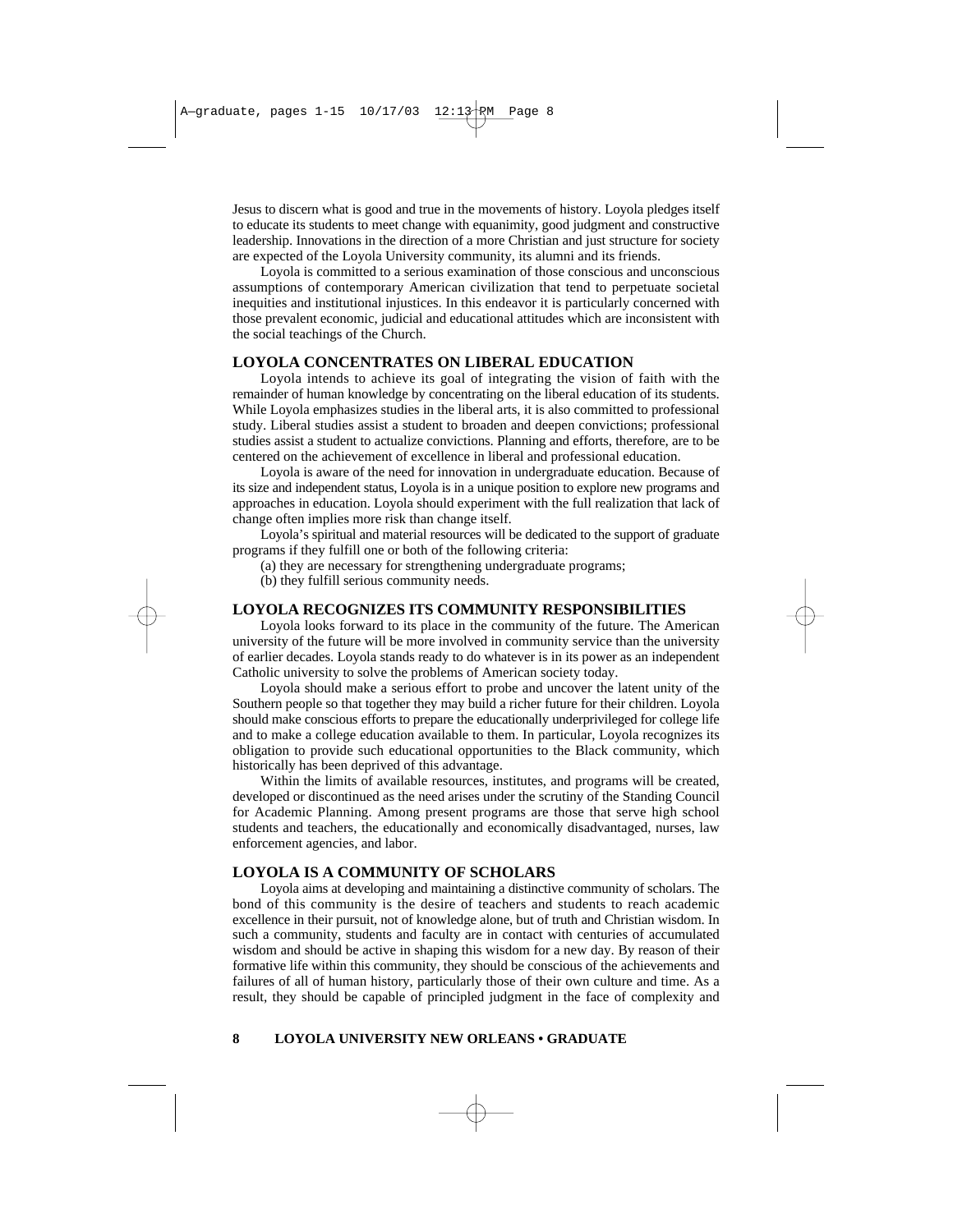ambiguity, and humanely moved or divinely inspired to leave behind them a better world than they found.

Such a mission will best be accomplished in our day by a community drawn from many religious, ethnic and cultural backgrounds, and through firm, vigorous and dynamic programs in the arts, humanities, sciences, and law. It can be accomplished especially well by programs of studies which cross traditional disciplinary lines. Faculty and students are encouraged to collaborate in the formation of interdisciplinary curricula and programs.

The university's libraries comprise an essential component in the development of a community of scholars. The expansion and improvement of library resources are major objectives of the university. Therefore, Loyola should continue to participate in cooperative efforts among universities designed to reduce unnecessary duplication of library resources and to experiment with innovations such as information retrieval technology.

In sum, Loyola wishes to assist each person in becoming more aware of the problems of society and of his or her ability to correct these problems. Such a person would have a firm moral conviction to live up to his or her obligations to himself or herself to community and to God.

### **THE FUTURE OF THE UNIVERSITY**

Loyola is potentially strong in three areas that are in some significant way unique: communications, music, and religion. By achieving excellence in these unique areas and sustaining its strong undergraduate departments, Loyola will be a significant force in higher education.

The university should aim at a gradual and studied increase in size of the student body consistent with maintaining quality programs, close student-faculty contact and maximum use of existing resources.

Loyola should increase and make more effective its ties with other colleges and universities in the New Orleans area. The New Orleans Consortium is a good example of how such effective bonds can be forged.

There is an obvious relationship between certain fields of study and the institutions and social movements of the modern city, state, and nation. A portion of studies such as business and the social or behavioral sciences should be done off-campus with students examining and working in institutions and agencies actually practicing in these fields. Such study can be an academic activity. It should be undertaken as part of regular academic programs because it is directly related to the subjects for which Loyola takes educational responsibility.

#### **PRIORITIES INVOLVING PLANNING**

One of the principal responsibilities of the Standing Council for Academic Planning (SCAP) is to direct an orderly and systematic planning sequence that will ensure that Loyola is prepared for the future. To fulfill this role, SCAP must carefully examine not only all the elements of any new programs but also assess the viability and quality of existing programs. Economic constraints, educational and professional needs and community expectations are necessary considerations in all recommendations.

As an additional responsibility, SCAP should be active in lending its support to the extension and development of the New Orleans Consortium so that fuller use of the combined resources of facilities, faculties, and staff may be made.

### **PRIORITIES INVOLVING STUDENTS**

Loyola recognizes that value-oriented education must occur in the context of total human development and is founded upon an appropriate integration of the religious and intellectual development of the student and the education of the whole person. Loyola students should be provided with a foundation of learning experiences which will enable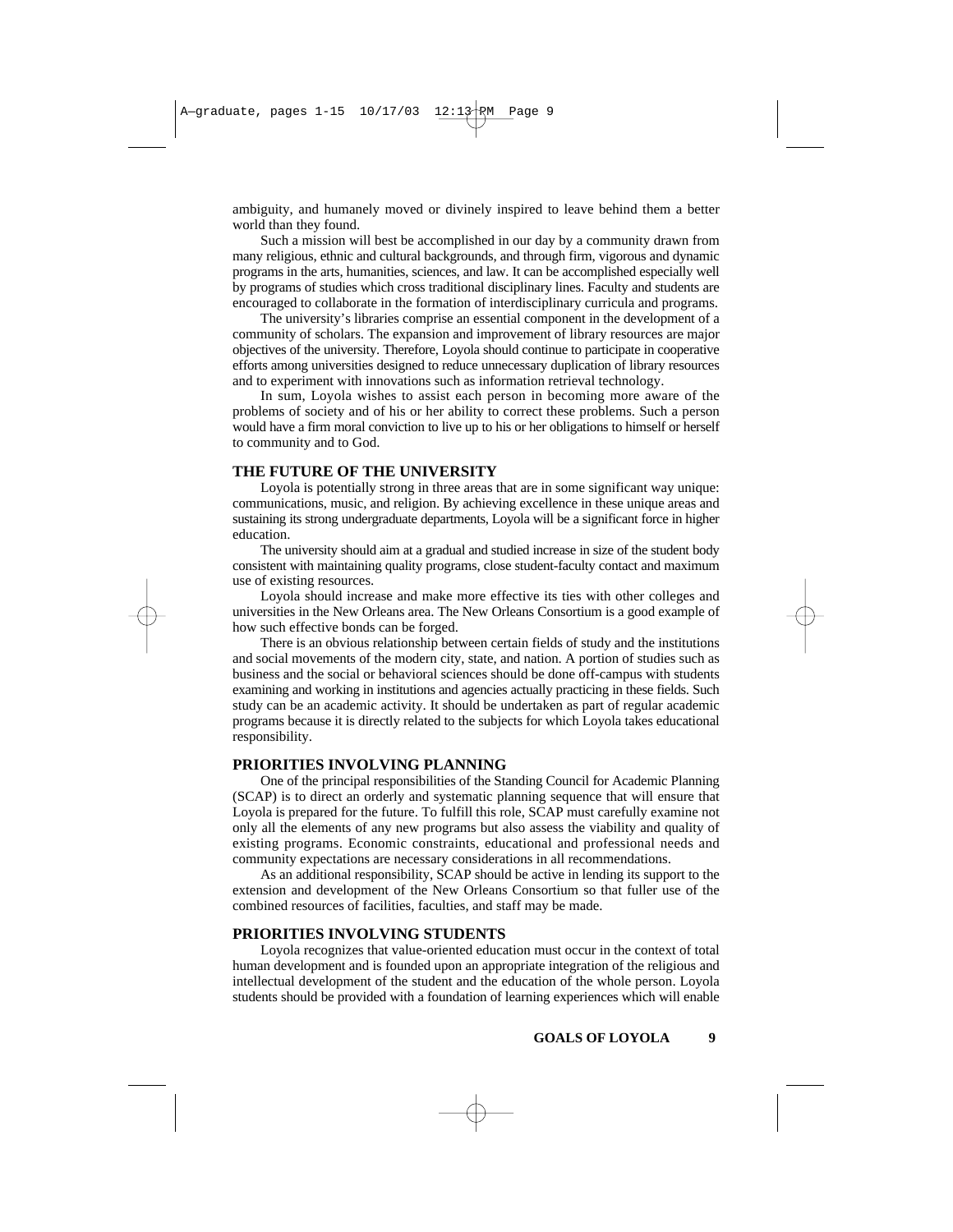them to develop further their personal values and life goals. For this reason, Loyola expects students to accept responsibility in determining policies, programs and curricular requirements. The university involves students in the planning of their education and the shaping of their environment and encourages student participation in the deliberations of faculty and administration.

Loyola is committed to the development of a culturally and educationally diverse student body and is pledged to represent this diversity in all programs and services which affect student life. One of Loyola's greatest assets is a student body which reflects the cultural diversity of metropolitan New Orleans. Loyola will make every effort to attract a sizable percentage of students from outside of Louisiana and the Deep South to increase the cultural, intellectual and demographic diversity of the student body. Special efforts will be made to encourage students to share their differing cultural perspectives in contributing to the campus community and its programs. In order to ensure this diversity and balance in the student body and maintain the quality of admitted students, the Admissions Office will continue a careful evaluation of every applicant. Based upon this commitment to diversify the student body, Loyola balances ability and need in making its financial awards.

In keeping with its commitment to educational excellence, Loyola will continue to enrich the student population with outstanding students who will attract other good students and faculty and stimulate all to greater efforts. In support of this goal, special enrichment programs have been established and will be continued and strengthened. Loyola also maintains a strong commitment to the average and the underachieving student and provides programs to facilitate his or her adjustment to the academic environment.

The university recognizes the importance of providing programs to facilitate the integration of the new student into the university community and to encourage the development of harmonious relationships among the diverse elements of the student body. Loyola provides counseling at every level. Academic counseling should be systematically organized and supervised by the deans, and faculty members should recognize their counseling responsibilities. Personal counseling, growth opportunities and support programs to help the student meet the normal problems associated with making the transition from one life stage to another are provided by the Counseling Center. Loyola will continue to establish programs lead by professionally trained personnel to facilitate students' continuing personal and social growth, to help students to develop the skills necessary to cope with academic demands, and to aid them in identifying and pursuing purposeful career goals and future aspirations. Personal and spiritual counseling should complement one another. Campus Ministry does play a special role in assisting students to adjust both to university life and to understanding the full scope of a Loyola education. Programs which strengthen the student's social, cultural and academic environment outside the classroom should be supported. Student activities and co-curricular programs which are educational and which prepare students for further leadership will be expanded. Such programs include student government and organizations, prayer groups, organized recreational activities and the Loyola Community Action Program (LUCAP).

Loyola is cognizant that the student body increasingly includes senior citizens, career persons returning for further education, women preparing to re-enter previous careers and other students in non-traditional programs. As part of the education at Loyola, it is important that these students be strongly encouraged to participate in campus life and to see the university as able to make a significant contribution to their lives outside regular classroom experiences. Facilities, programs and services will be developed to support the active participation of such students utilizing professional staff, peer assistance and community referral.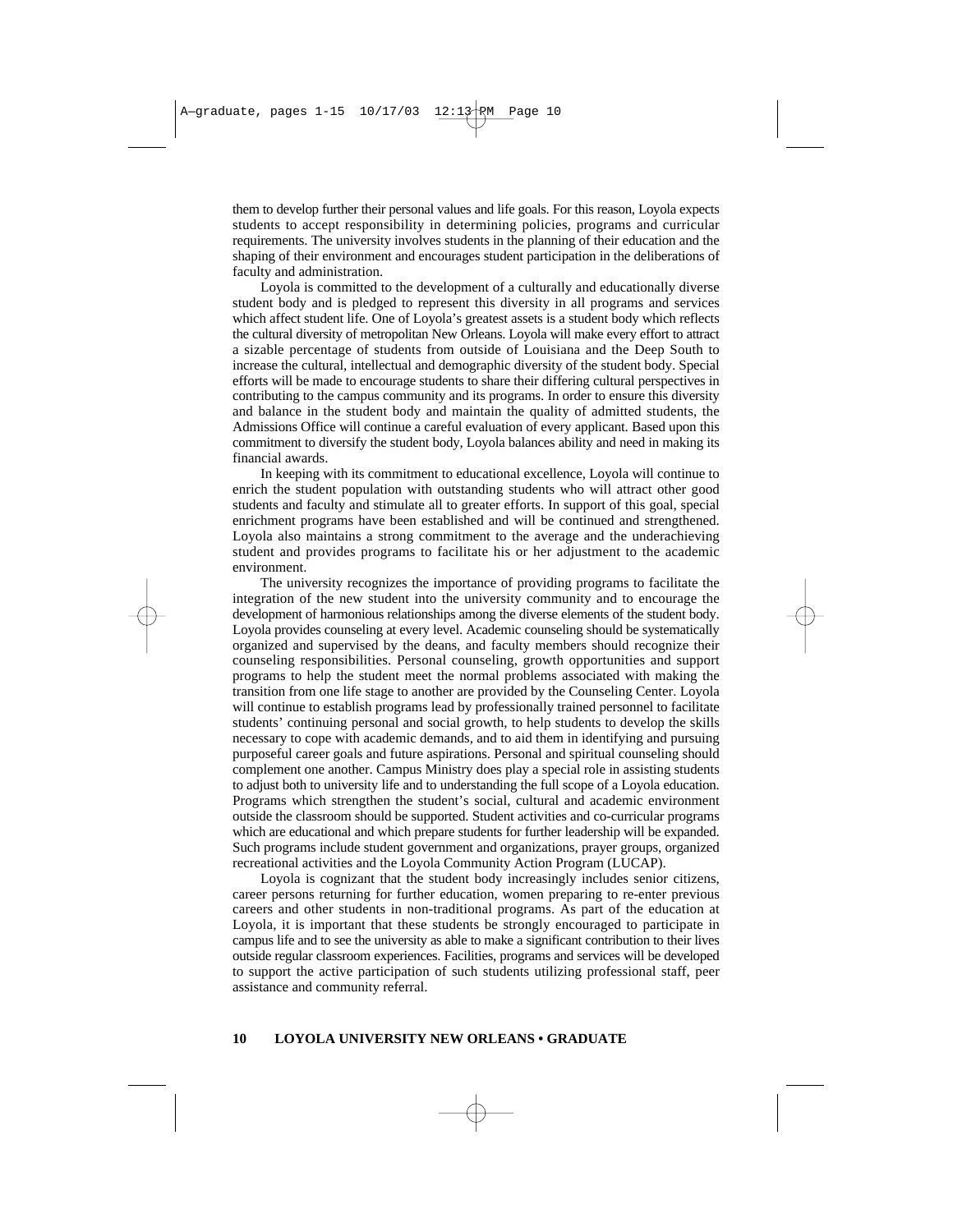### **PRIORITIES INVOLVING FACULTY**

A university is a community of teachers and learners. The knowledge and teaching ability of the faculty place it in a unique position of leadership. The faculty has primary responsibility for such fundamental areas as curriculum, subject matter, methods of instruction, research, faculty status and those aspects of student life which relate to the educational process. The faculty sets requirements in courses, determines fulfillment of the requirements, and approves degree candidates for presentation to the President and Board of Trustees.<sup>1</sup>

Within the framework of excellent liberal and professional education, faculty activities should be a studied balance among teaching, research, and community service. These goals can best be realized by a stable, financially secure and professionally active faculty. Faculty participation in university governance reflects its concern with academic excellence through teaching, research, other scholarly activities and the maintenance of an atmosphere of academic freedom and responsibility. It is expected that Loyola faculty will have active professional interests which will contribute to the vitality of its work in the classroom.

### **PRIORITIES INVOLVING CURRICULUM**

The university curriculum provides the students, faculty, and administration with a common reference system for the pursuit of academic excellence and scholarship. Loyola is committed to a steady exploration in and experimentation with curriculum design. Curricular reform should be planned and conducted by faculty-student committees working in cooperation with the dean of their college.

So that each undergraduate can achieve a liberalizing education, the curriculum should ensure that instruction be given in the traditional areas of the humanities, sciences, and the fine arts, regardless of the major field of study. This common portion of the contribution reflects Loyola's commitment to participation in the Judeo-Christian intellectual tradition. To achieve this objective, the curriculum must convey a grasp of religious thought and philosophical discourse which frees from ignorance and from mindless conviction and commitment. Each degree program must fulfill all university and college requirements but remain flexible enough to meet the changing needs of the field of study involved.

Differences in the educational objectives of the undergraduate colleges may result in variations in the extent of their participation in the common curriculum. However, the number of major courses required by each program should not be so great as to produce over-specialization of the student. Periodic reviews of the degree requirements should be conducted.

The development of a high degree of ability in expressing ideas both verbally and in writing should form an essential part of each student's education. Moreover, the student should be encouraged to develop a basic competence in those languages that best complement his or her own program of study. In keeping with this, Loyola should continue to explore innovations in instruction in both human and machine languages and encourage utilization of presently available technical aids including computer-assisted instruction. Loyola should also explore the possibility of greater inter-university cooperation and specialization in the areas of language, arts and computer science.

Because of its intrinsic importance, education in the physical and life sciences has held an important place at Loyola. Loyola will continue to make every effort to inculcate scientific literacy in all of its students. Many patterns of thought in our time are grounded

<sup>&</sup>lt;sup>1</sup> 1966 Statement on Government of Colleges and Universities, by the American Association of University Professors, American Council on Education, and the Association of Governing Boards of Universities and Colleges, from Appendix C, Loyola University Faculty Handbook, November 15, 1973.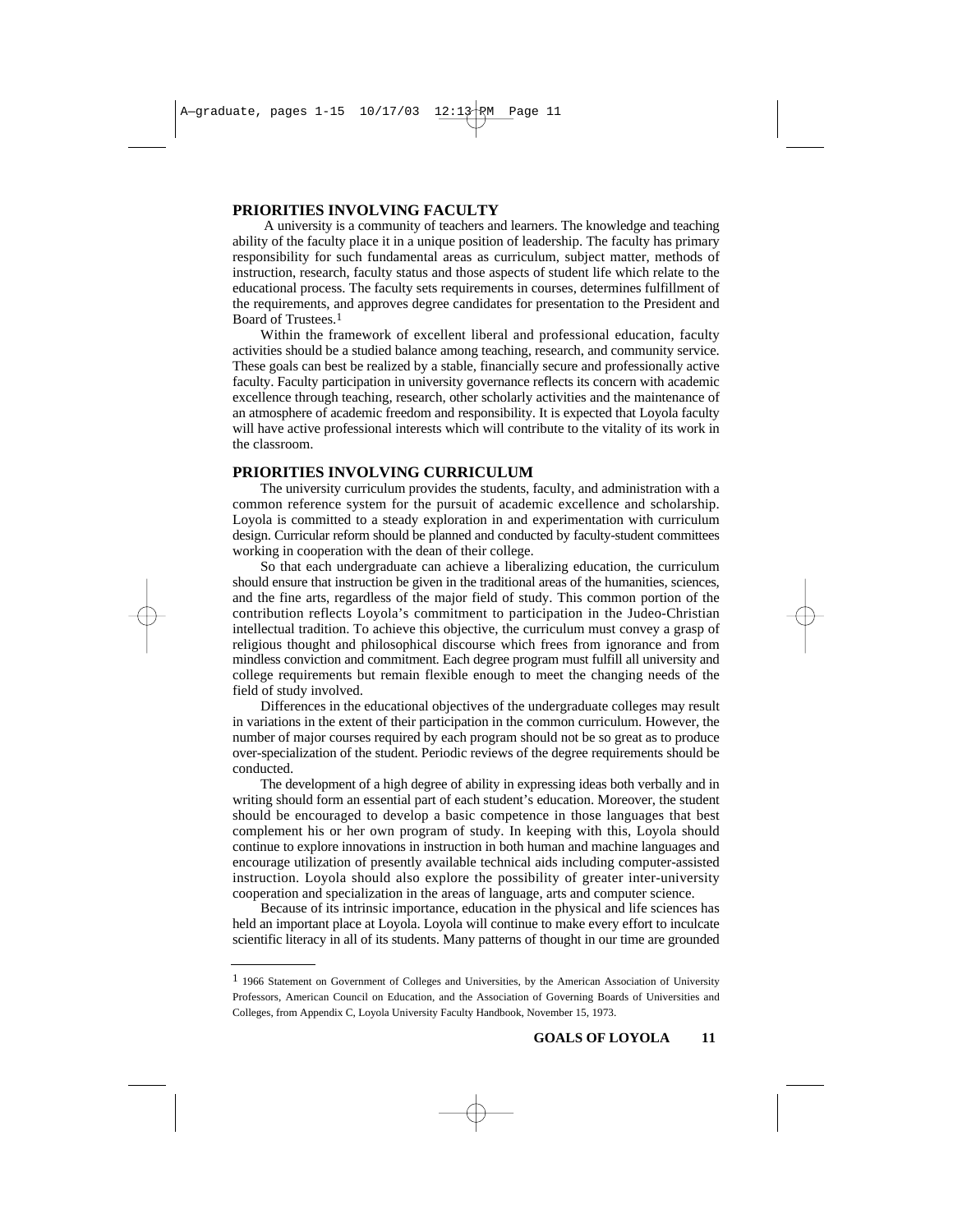in the methods employed by the sciences. College students should be exposed to the disciplines of the natural sciences. Thus, Loyola will continue to devote sufficient resources to maintain its excellent program of service courses for undergraduates in other fields and will make every effort to recruit talented majors in these programs.

An ordered society needs men and women trained in the law and business administration. Loyola has produced and will continue to produce leaders in law, government and business administration. Because Loyola is committed to the Christian tradition, it should provide the leaders of tomorrow with those values which strengthen our society.

Law and graduate students should be offered a liberalizing education, and their respective curricula should insure that instruction is given in the areas of ethics, professional responsibility and the humanistic concerns of their respective disciplines. Legal and graduate education at Loyola should also reflect Loyola's commitment to participation in the Judeo-Christian intellectual tradition.

The School of Law is committed not only to a theoretical and practical understanding of the law, but also to the highest ideals of social justice and professional responsibility. The law school offers a comparative law approach to legal education through its complete common law and civil law programs. It is unique in the community in providing a legal education in the evening.

All Loyola disciplines should provide opportunities for study through seminars, honor courses, discussion courses, independent study, research projects and courses designed by students. Loyola will continue its tradition of close student-faculty contact which has always constituted the basis of quality education.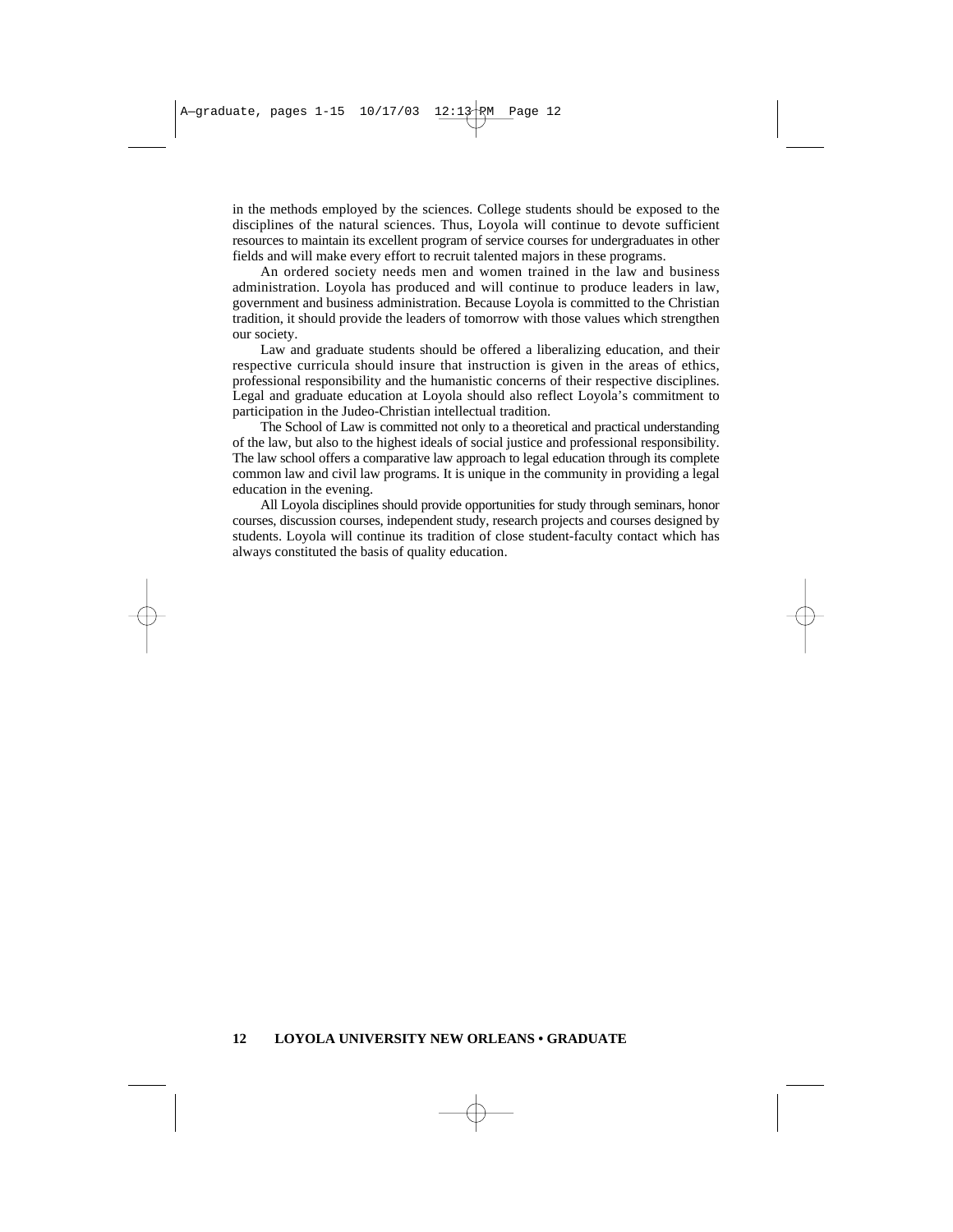## **LOYOLA CHARACTER AND COMMITMENT STATEMENT**

*The following statement represents many months of work by both Jesuit and lay faculty, staff and administrators at Loyola. It was written by the Task Force on Jesuit Identity and approved by the Board of Trustees in November 1980.*

- 1. Loyola faces the years ahead with confidence. Relying on God's providence and assiduously practicing the virtue of discernment, we will plan for what lies ahead. Our society is marked by increasingly rapid change, growing complexity, and a burgeoning pluralism. These realities are not without their impact upon our community. Loyola is today a larger, more complex institution than it was thirty years ago. The student body and the faculty are more numerous and more pluralistic in their composition. Moreover, the proportion of Jesuits at Loyola has declined and may show further decline in the immediate future. It appears beneficial, therefore, that we take stock at this juncture and articulate, without diffidence or defensiveness, our selfunderstanding and our educational vision.
- 2. Our starting point as a community is our recognition and acceptance of the goodness of all God's creation and the ideal of human solidarity and community under God. Further, we acknowledge the Lordship of Jesus and affirm that God was in Christ reconciling the world to God. Around this central confession of faith we hope to shape our lives. It would be meaningless for Loyola to label itself Catholic and Jesuit were it not to center its self-understanding upon these truths. Though our world is broken and fragmented by evil, both personal and social, the enfleshment of God's Son as our brother grounds our hope for the eventual and ultimate victory of goodness and order. God in Christ has called us to choose freely and to follow in the footsteps of our Lord and to do what in us lies to nurture the Reign of God that is aborning in this world where divine and human activities intersect.
- 3. Motivated by the Christian vision of reality, Loyola undertakes its task as a Catholic institution of higher learning in the Jesuit tradition. Loyola's Jesuits have publicly stated that their "mission is essentially religious but specifically intellectual and educational in the broadest and deepest sense." In all phases of this academic endeavor the university community must strive to achieve the excellence that has come to be synonymous with the Jesuit tradition of learning. As a community of educators and scholars, Loyola's faculty and staff must be dedicated to excellence in teaching, in research, and in service to the larger community. The university must provide an environment conducive to growth of its faculty and staff and the development of scholarship and understanding of personal values that is so much a part of the Christian tradition. At the same time, concern for the student as a person is central to the Jesuit educational mission. Above all, Loyola will endeavor to develop in its students a love for truth, the critical intelligence to attain it, and the eloquence to articulate it. By word and example, Loyola will dedicate itself to educate our students in the Christian tradition, which we recognize as "not wedded to any given philosophy, science, art or politics (but) still not compatible with every point of view." (Loyola University Goals Statement)
- 4. While academic excellence and liberal education are the immediate goals of our university community, they cannot be, in view of our commitment as a Jesuit university, the ultimate raison d'etre. Academic excellence stands in the service of the full human development of persons as moral agents. In this regard, it would be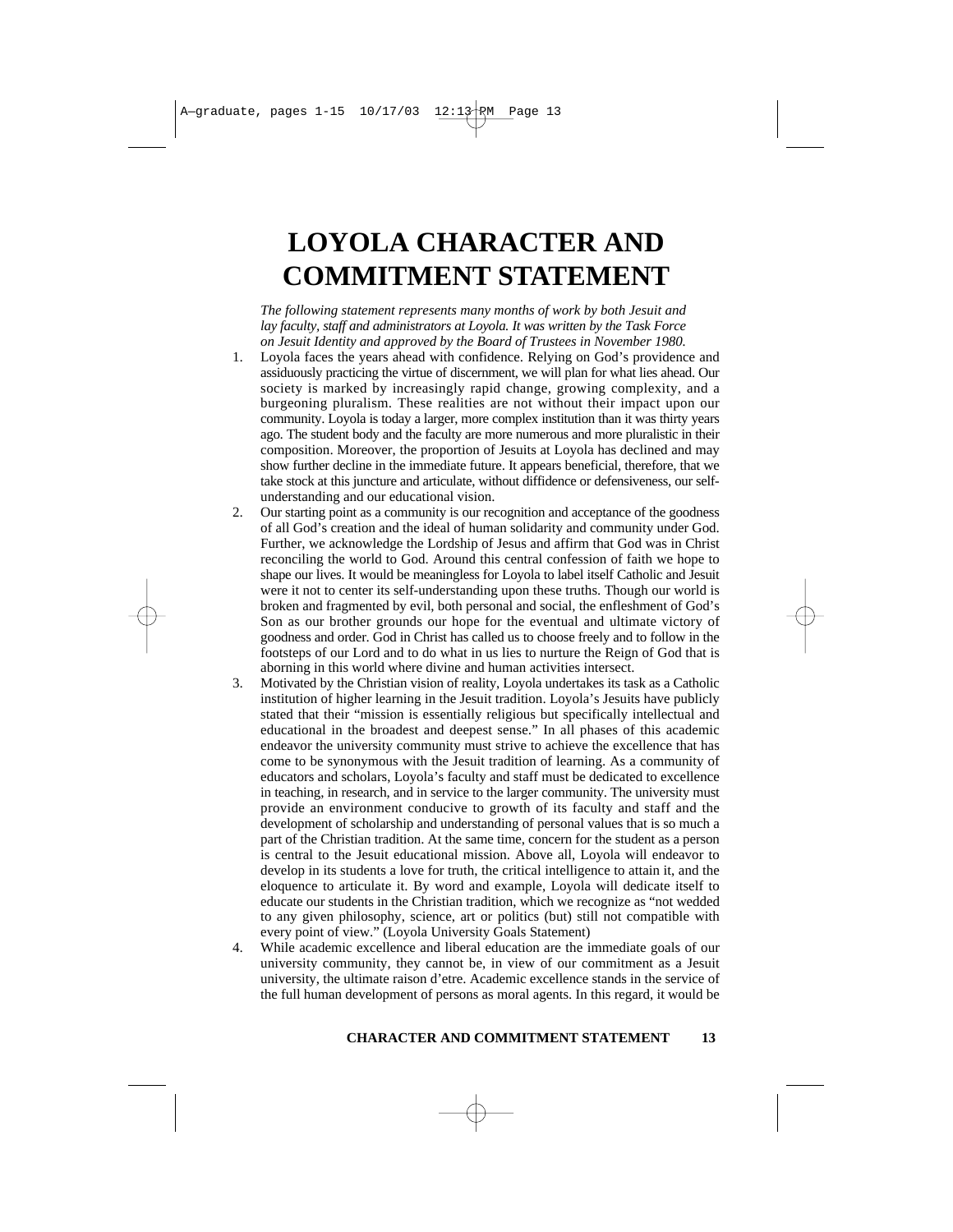well to recall the role of the Spiritual Exercises of Ignatius Loyola in the development of every Jesuit. After the Gospel, the Exercises are the wellspring of the Jesuit spirit. They endow Jesuit activity with a distinctive quality. Some understanding of the Exercises, therefore, is necessary to understand the ultimate aim of the Jesuit educational endeavor. The Exercises aim to enable a person, with God's help, to make a Christian choice in regard to the most significant truths and values of life. The choice may be a fundamental option or a conversion affecting the totality of one's existence. Again, it may simply issue from a periodic reassessment of priorities. Whatever the matter of choice may be, the decision-making process should be marked by certain characteristics. First, it ought to be disentangled from inordinate attachment, disordered affectivity. It must purge itself of bias, prejudice and stereotypical thinking. Only so can it be genuinely free. Second, any significant option ought to be illuminated by human and divine wisdom. No pertinent light that comes to us from history, science, art or religious experience should be ignored. Third, significant choices must not remain merely notional. They must be woven into the texture of one's life; choice must incarnate itself in action. In the light of the Ignatian ideal, choices are to be made with a commitment to pursuing the greater good in any course of action. Capacity for truly human action is what Jesuit education hopes ultimately to achieve.

- 5. Because education at Loyola is person-centered and concerned ultimately with choice and action, the curriculum, spiritual life and student life must on all levels and in all areas be concerned with values. Our goal is wisdom, not mere technical competence. In this regard it is well to recall that the Spiritual Exercises, as the Gospels before them, while world-affirming, condemn self-aggrandizement and promote service to others. Jesus, the man for others, is for us the archetype. Solicitude for others, not mere efficiency or mere bureaucratic convenience, must motivate us to a concern for all members of the university and to ever-widening circles of concern for our city, our state, our region, our nation and our planet. Because of our human solidarity, a concern for one, even the least of his brothers or sisters, is a concern for all.
- 6. It is understandable then that in the face of our contemporary situation Jesuits the world over have recently determined that the best way to embody their commitment to the Gospel and the Ignatian Exercises is through the promotion of justice animated by faith. Accordingly, Loyola as a Jesuit university embraces the conclusion of the 32nd General Congregation of the Society of Jesus that Jesuit education must be a catalyst for needed social change, hence dedicated to fostering a just social order.
- 7. This commitment to social justice can be shared by all who are of good will, thus capable of enlisting the support of our entire community in all its ecumenical diversity and ideological pluralism. We must, therefore, in our policymaking, in our administration, in our entire curriculum, and in the totality of our campus life, strive to bring to life concern for justice to which our Jesuit and Christian heritage commit us. Further, we must challenge all assumptions in light of this commitment. Consequently, as an institution we must be person-centered, not merely bureaucratically efficient.
- 8. All members of the university community, regardless of their personal faithcommitment or value system, are urged to collaborate in the promotion, clarification and pursuit of the objectives set forth in this statement. With full respect for the complexities of a pluralistic culture, with wholehearted commitment to the ideals of religious and academic freedom, and with renewed dedication to the ecumenical spirit of Vatican II, Loyola university is open to any person who sincerely seeks for truth and value. Dialogue and debate concerning controversial issues, even religious ones, are not only tolerated but encouraged. Yet, it should be recognized that the

#### **14 LOYOLA UNIVERSITY NEW ORLEANS • GRADUATE**